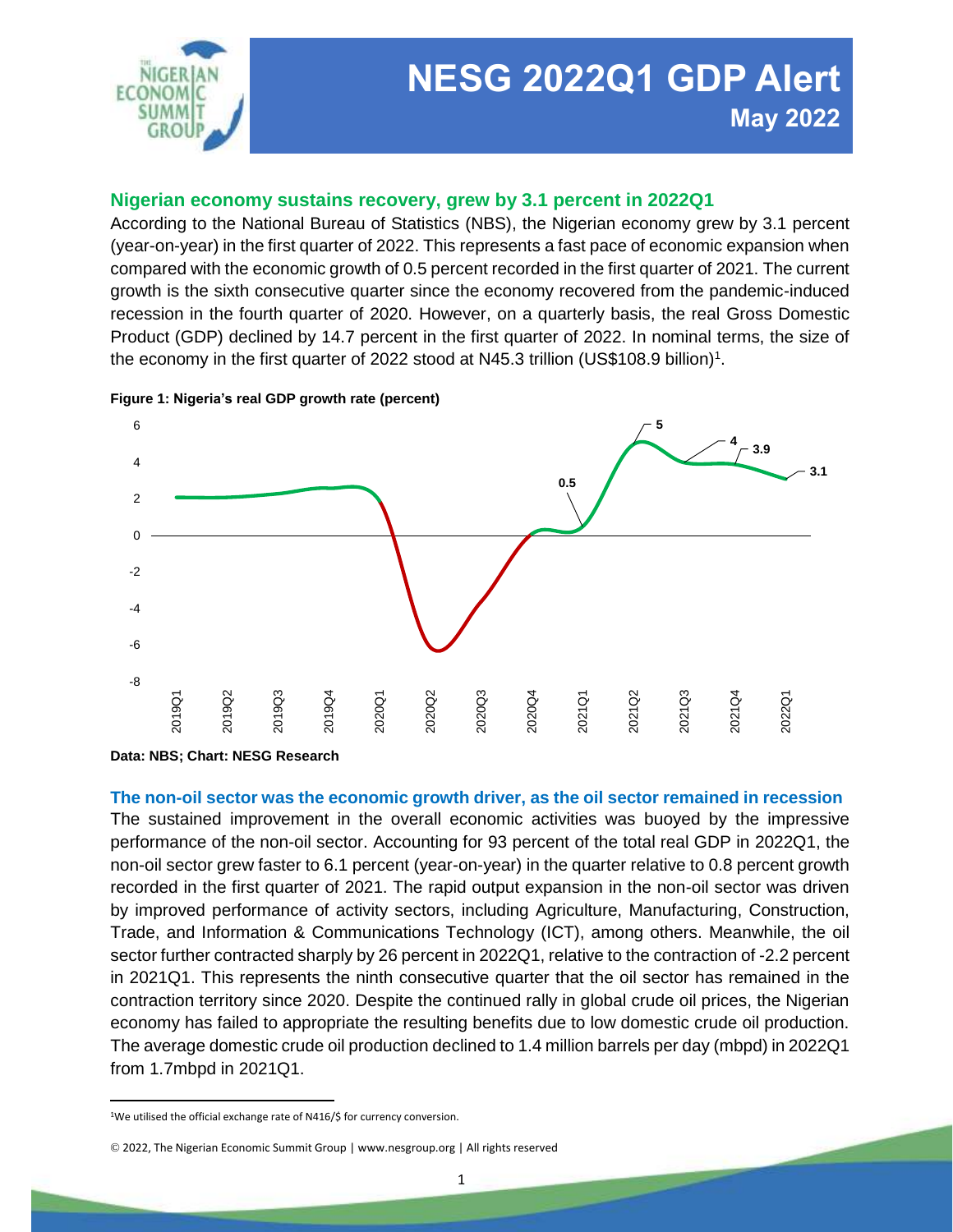

#### **Figure 2: Year-on-Year Oil and Non-oil sector Real Growth (percent)**

**Data: NBS; Chart: NESG Research**

## **Sub-sector Assessment**

## **Agricultural sector remained strong and resilient in 2022Q1, amidst rising insecurity**

The Agricultural sector grew faster by 3.2 percent (year-on-year) in 2022Q1 from a 2.3 percent in the corresponding period of 2021. This could be attributed to the improved performance of subsectors including crop production (with a growth of 3 percent) and livestock production (5.6 percent). Other sub-sectors including forestry and fishing grew by 1.4 percent and 3.1 percent respectively. This reflects the continued resilience of the Agricultural sector in spite of the rising level of insecurity in the Northern region – Nigeria's major food-producing zone.



**Figure 3: Year-on-Year Growth Performance of Agricultural Sector (percent)**

Data: NBS; Chart: NESG Research

© 2022, The Nigerian Economic Summit Group | www.nesgroup.org | All rights reserved

2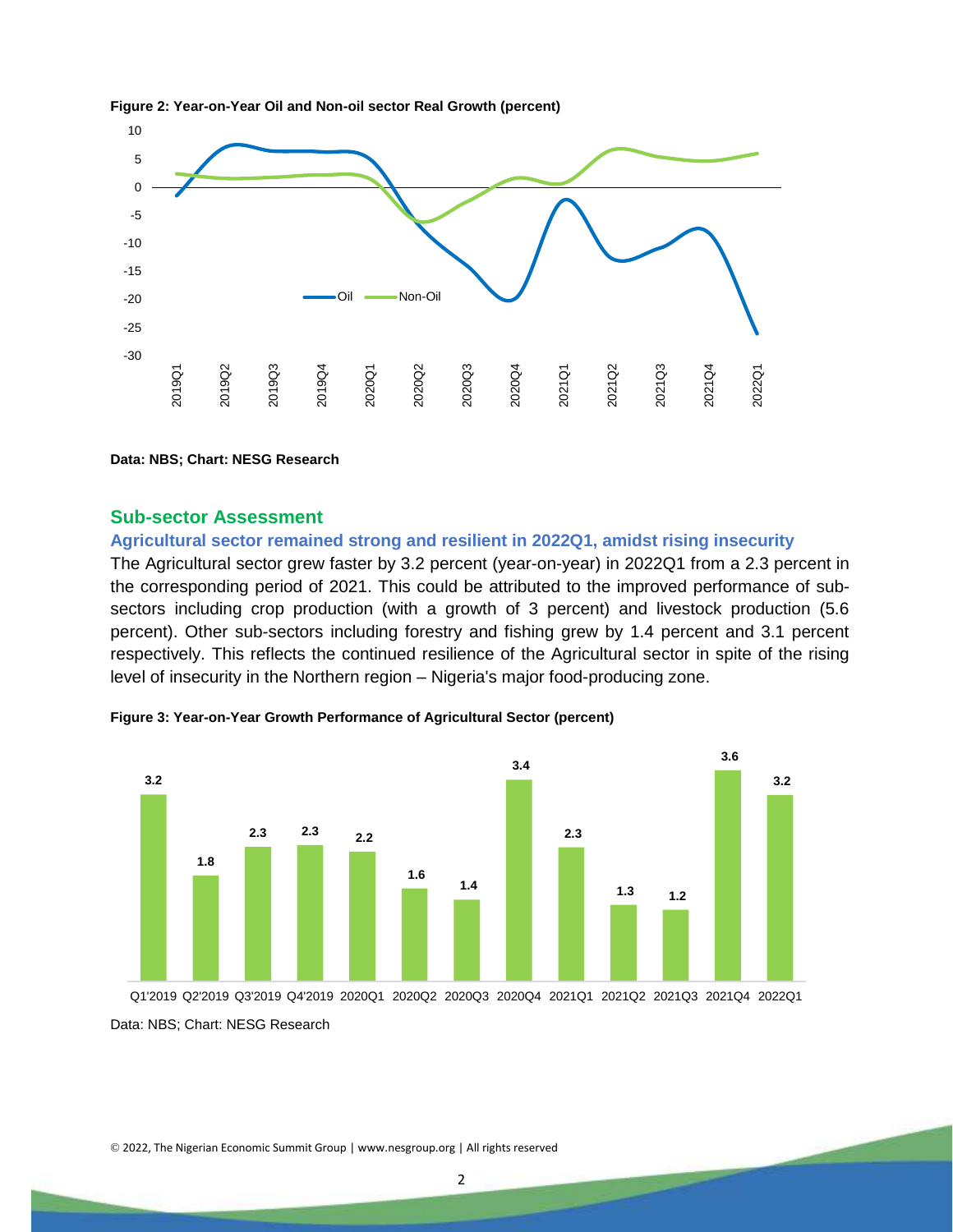## **Industrial sector performance was largely driven by a contraction in crude petroleum and natural gas sub-sector**

The industrial sector contracted by 6.8 percent (year-on-year) in 2022Q1 compared with an expansion of 0.9 percent in the corresponding period of 2021. This represents the fourth consecutive contraction posted by the Industrial sector since the second quarter of 2021. The contraction of the industrial sector was largely driven by the output decline in the crude petroleum and natural gas sub-sector (-26 percent), which strongly nullified the positive growth posted by other key industrial activity sectors, including Manufacturing (5.9 percent), Construction (4.8 percent) and Water supply (13.2 percent). Out of the 20 activities in the industrial sector, 11 subsectors contracted while 9 activities recorded positive growth in 2022Q1.



**Figure 4: Year-on-Year Growth Performance of the Industrial Sector (percent)**

Data: NBS; Chart: NESG Research

**The improved performance of the Services sector was buoyed by key sub-sectors in 2022Q1** 

The services sector grew by 7.5 percent (year-on-year) in 2022Q1, relative to the sector's output decline of 0.4 percent in the corresponding period of 2021. This represents the fourth consecutive growth recorded by the Services sector since the second quarter of 2021. The rapid growth of the Services sector could be attributed to the stellar growth performance across the major sub-sectors, including Trade (6.5 percent), ICT (12.1 percent), Real Estate (4.4 percent) and Finance & Insurance (23.2 percent). Out of the 23 activities in the Services sector, 21 sub-sectors expanded while 2 activities contracted in 2022Q1.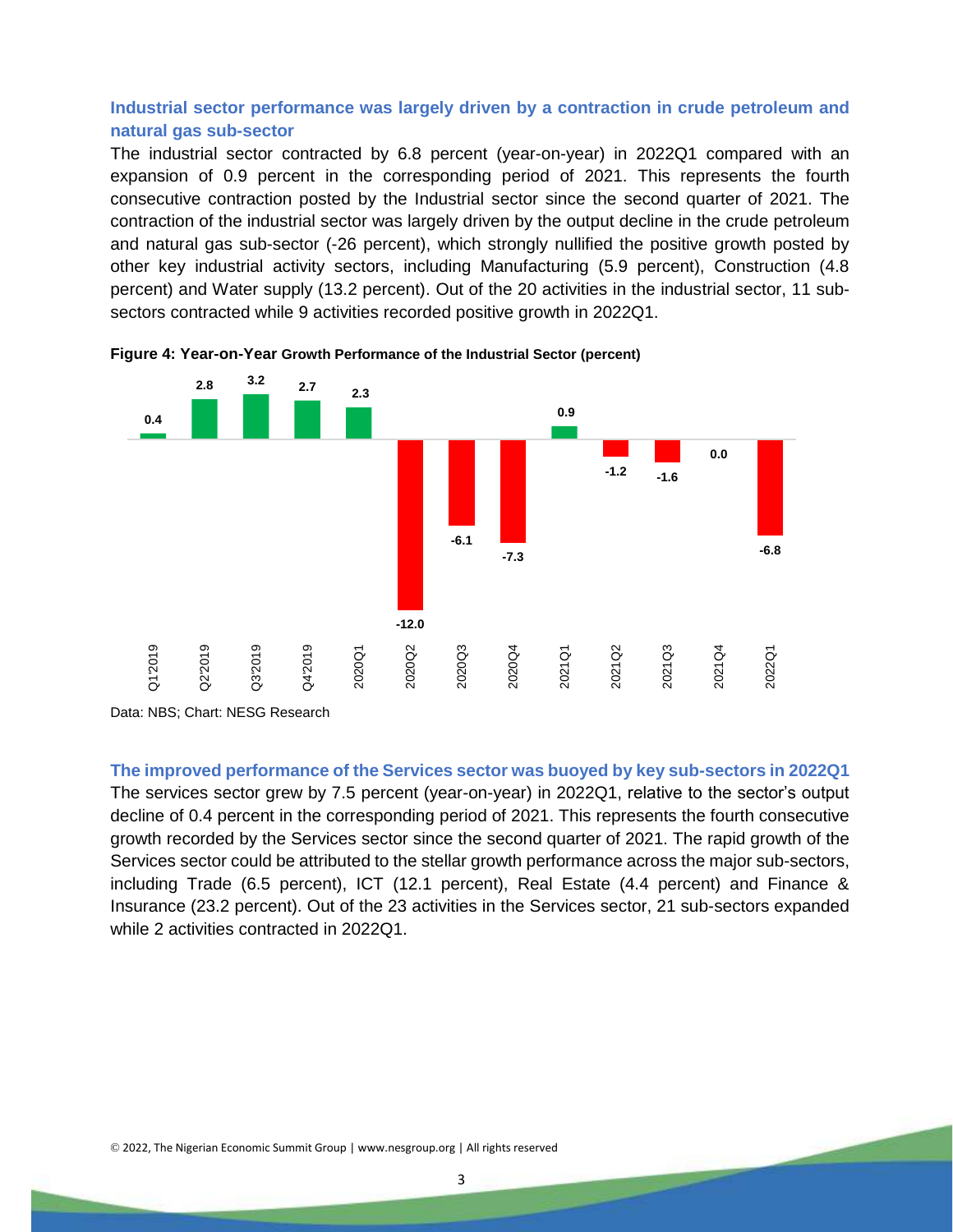

#### **Figure 5: Year-on-Year Growth Performance of Services Sector (percent)**

Q1'2019 Q2'2019 Q3'2019 Q4'2019 2020Q1 2020Q2 2020Q3 2020Q4 2021Q1 2021Q2 2021Q3 2021Q4 2022Q1

Data: NBS; Chart: NESG Research

## **Sectoral Breakdown of Growth – Expanding & Contracting Sub-sectors**

A further breakdown of the growth numbers showed that Rail Transport led the 36 expanding sectors with a strong growth of 124.5 percent in 2022Q1, followed by Air Transport (50.7 percent) and Metal Ores (30.8 percent). On the flip side, activities contracted in 10 sub-sectors led by oil refining (-44.3 percent), followed by Crude Petroleum and Natural Gas (-26 percent) and Road Transport (-24.6 percent).



**Data: NBS; Chart: NESG Research**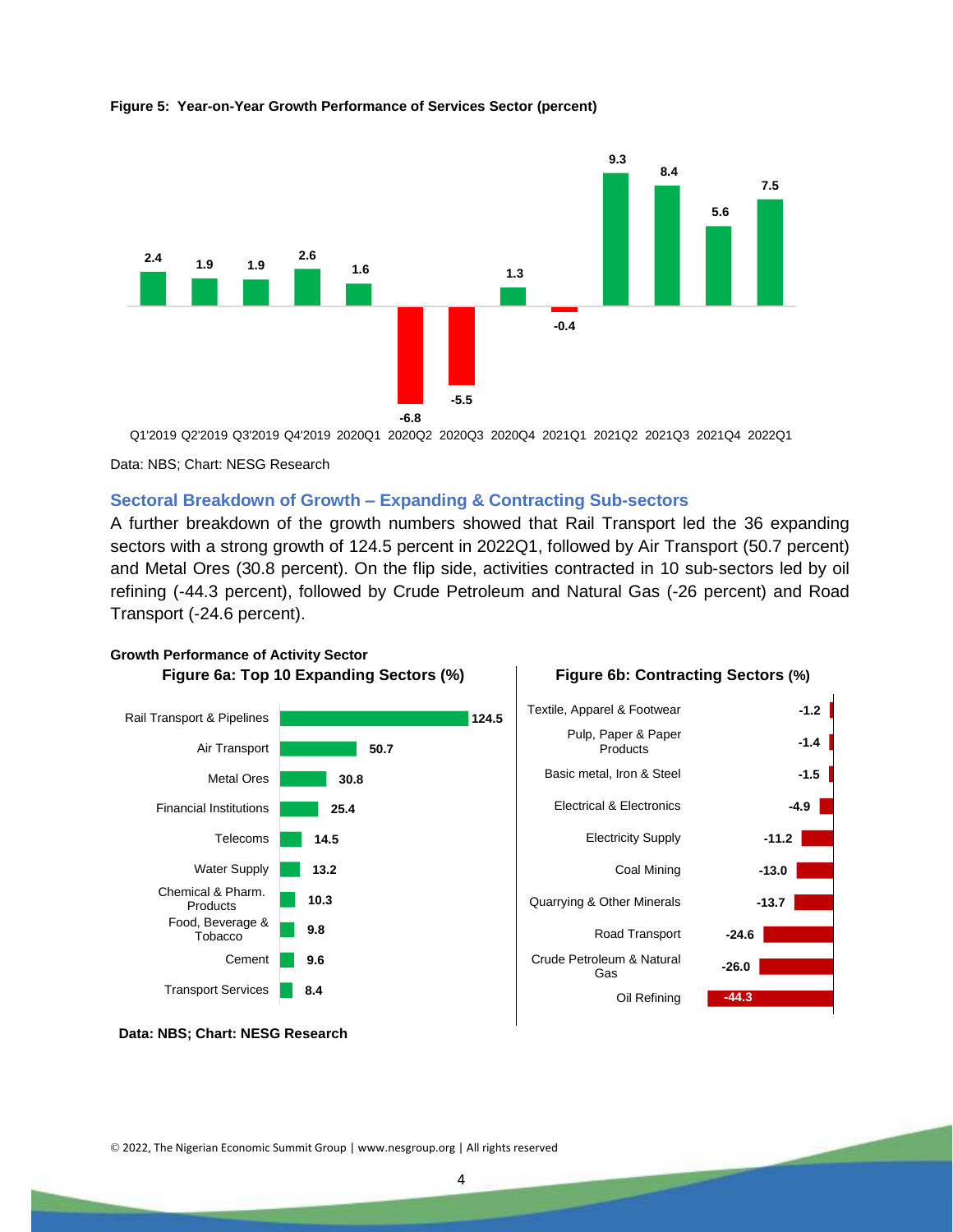# **Concluding Remarks**

**Despite the improved economic recovery from the pandemic, Nigeria's growth is far away from being inclusive.** While the rapid improvement in economic activities is acknowledged, the current economic growth remains non-inclusive. The quarter-on-quarter contraction suggests that Nigeria requires high and sustainable growth to be strong and resilient to shocks, as in the case of China. Similarly, the benefits from growth are yet to trickle down to the poor masses. To this end, Nigeria is in dire need of critical sectoral reforms that will help attract the inflow of investments – domestic and foreign - into growth-enhancing and employment elastic sectors (Agriculture, Manufacturing, Construction, and Trade, among others) to improve their performance and broaden their capacity to create more job opportunities and decent employment.

**Barring any major threat to insecurity in the far North, the Agricultural sector is expected to sustain improved performance in 2022.** The Agricultural sector is poised to maintain strong growth, especially the Crop production sub-sector, which is expected to gain from the inception of the planting season and early harvest. In the absence of major insecurity threats in the major foodproducing regions, the country could witness a slowdown in food inflation in the coming months.

**The Russia-Ukraine geopolitical crisis highlights positive and negative effects on the Nigerian economy.** The geopolitical tensions have sent global oil prices rising to a three-digit number more recently in 2022. This is good news for major oil-exporting countries, including Nigeria, in terms of higher oil export earnings. However, these gains will be lost to huge import bills on refined fuel products and the extra fiscal burden arising from higher subsidy costs in Nigeria. This is a clarion call on the Nigerian government to fast-track the implementation of the Petroleum Industry Act (PIA), which will stimulate investment inflows into the different segments of Nigeria's oil and gas sector – upstream, midstream and downstream.

**The improved performance of the non-oil sector suggests the need for the country to prioritise value addition and harness the export potential of the non-oil sector activities, particularly agro-allied products and light manufacturing.** Nigeria's manufacturing sector has rapidly recovered from the pandemic-induced contraction since the first quarter of 2021. This is enough to encourage the domestic production of value-added products. While the non-oil sector accounts for over 90 percent of Nigeria's real GDP, its share of export earnings is about 10 percent annually. Therefore, the promotion of value chain development could also improve Nigeria's unfavourable terms of trade position due to her huge dependence on primary product exports. This will also help the country diversify its revenue base and export markets.

**Regulatory bottlenecks in the ICT space could reverse the improved growth trajectory of the Services sector going into the year 2022**. While the key drivers of growth in the Services sector have been narrowed to ICT and Trade sub-sectors, regulatory bottlenecks and infrastructure inadequacy confronting these activities could stifle their performance. For example, the Federal Government of Nigeria plans to impose a tax on phone calls to finance the newly assented National Health Insurance Authority Bill 2021. The regulatory action, if successfully implemented, could lead to a significant decline in voice subscriptions in favour of data subscriptions as telecom end-users switch to electronic calls on the WhatsApp platform. This would negatively impact the performance of the ICT sector and the overall Services sector in 2022.

© 2022, The Nigerian Economic Summit Group | www.nesgroup.org | All rights reserved

5